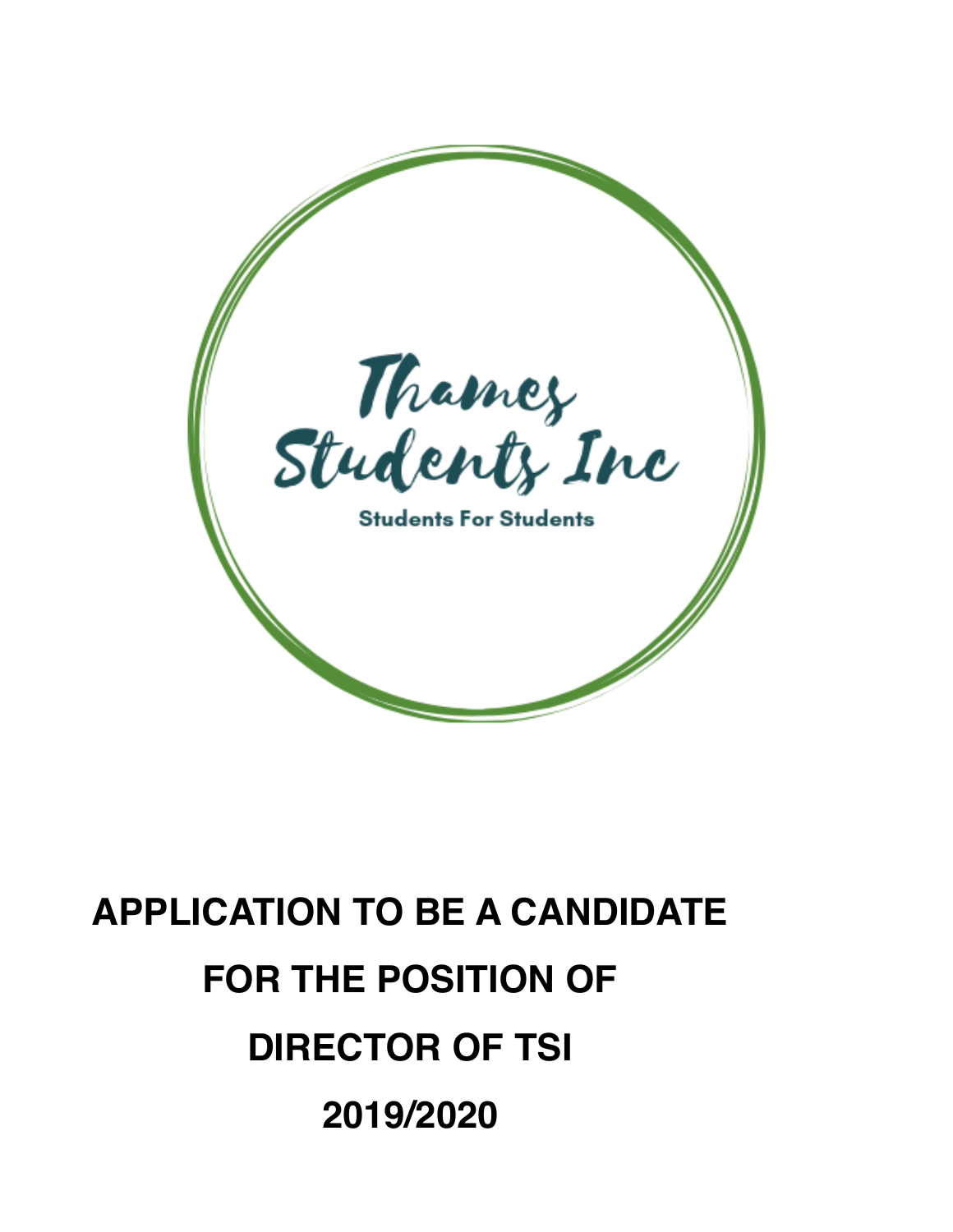APPLICATION TO BE A DIRECTOR OF THAMES STUDENTS INCORPORATED 2019/2020

| <b>ADDRESS:</b><br>$1 \quad 2 \quad 3 \quad 4$ | NAME:                | <b>STUDENT #:</b> |  |  |    |
|------------------------------------------------|----------------------|-------------------|--|--|----|
| <b>E-MAIL ADDRESS:</b><br>TELEPHONE #:         |                      |                   |  |  |    |
|                                                |                      |                   |  |  |    |
|                                                |                      |                   |  |  |    |
| <b>ARALBARDS</b>                               | <b>PROGRAM NAME:</b> | <b>CURRENT</b>    |  |  | 5. |

By submitting this application, and signing below, I acknowledge that:

- $\Box$  As a candidate for appointment, I am aware that the interviews are governed by the TSI Corporate bylaws.
- 䡦 I confirm that I am a full-time student **in good standing within the College**, and eligible for appointment to a Director position, in accordance with TSI Corporate bylaws.
- $\Box$  I confirm that I have paid the non-essential Thames Students Inc. Membership Fee upon registration at the college.
- $\Box$  I pledge to maintain Academic Good Standing throughout my service to TSI. Failure to do so will result in my removal from TSI.
- $\Box$  Meetings of the Board of Directors will be on a regular basis, not less than twice a month, and a minimum of five (5) hours per week will be required to fulfill my obligations as a member of the Board. I will also be available to attend and assist with all TSI facilitated events.
- $\Box$  I swear to act in and promote the best interests of TSI during my term. Failure to do so may result in my removal from the Board of Directors. I swear to maintain issues of confidentiality during and after my term of service to TSI.
- $\Box$  I swear to act in a professional manner at all times during my term with TSI.
- $\Box$  I confirm that this information is accurate and true and I understand that misrepresentation or omission of facts from this application may be cause for my immediate resignation as a Director.
- $\Box$  I have read and understand the documents accompanying this application ("To candidates for positions on the Board of Directors, TSI", "Who is Thames Students Incorporated?" and "Job Description").
- $\Box$  I am *at least* 18 years of age, and meet all of the requirements of applicable and governing legislation
- $\Box$  Every application must be supported with the signatures of 25 students who are current members of TSI (St. Clair College Thames Campus full-time students); I have attached the requisite signatures.
- 䡦 Every application *must include a current resume and police clearance*; I have attached a resume and a copy of my police clearance.
- $\Box$  The applicant and a witness must sign every application.
- 䡦 I acknowledge that the term as a Director will commence upon hire and end **April 30, 2020.** .

**APPLICANT Signature: Date:**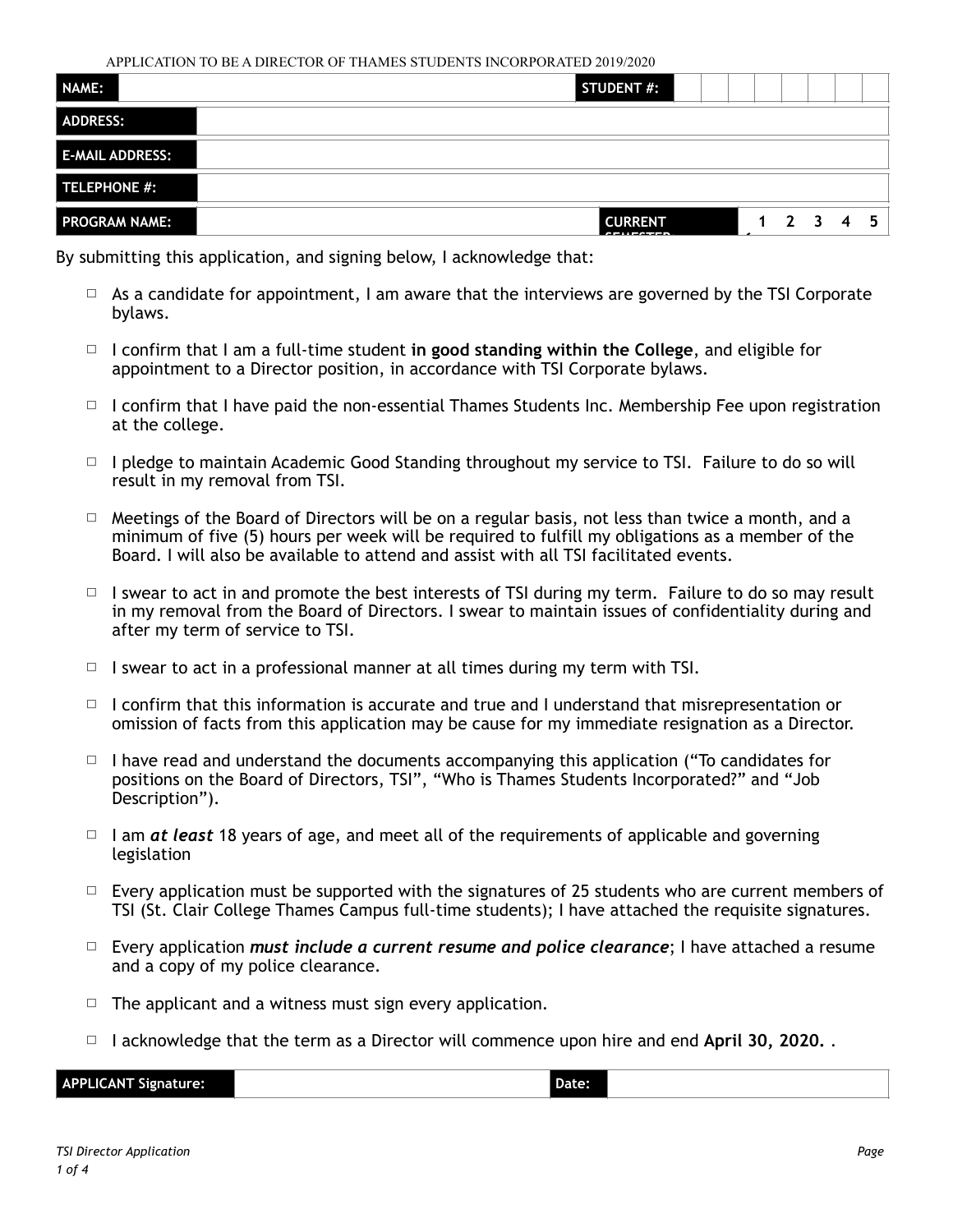## **NOMINATION FORM THAMES STUDENTS INCORPORATED (TSI) 2019/2020**

#### **CANDIDATE'S NAME:**

**NAME** STUDENT NUMBER

| $\mathbf 1$             |  |
|-------------------------|--|
| $\boldsymbol{2}$        |  |
| $\mathbf 3$             |  |
| $\overline{\mathbf{4}}$ |  |
| ${\bf 5}$               |  |
| $\bf 6$                 |  |
| $\overline{7}$          |  |
| $\pmb{8}$               |  |
| $\boldsymbol{9}$        |  |
| 10                      |  |
| 11                      |  |
| 12                      |  |
| 13                      |  |
| 14                      |  |
| 15                      |  |
| 16                      |  |
| 17                      |  |
| 18                      |  |
| 19                      |  |
| $20\,$                  |  |
| 21                      |  |
| 22                      |  |
| 23                      |  |
| 24                      |  |
| $25\phantom{.0}$        |  |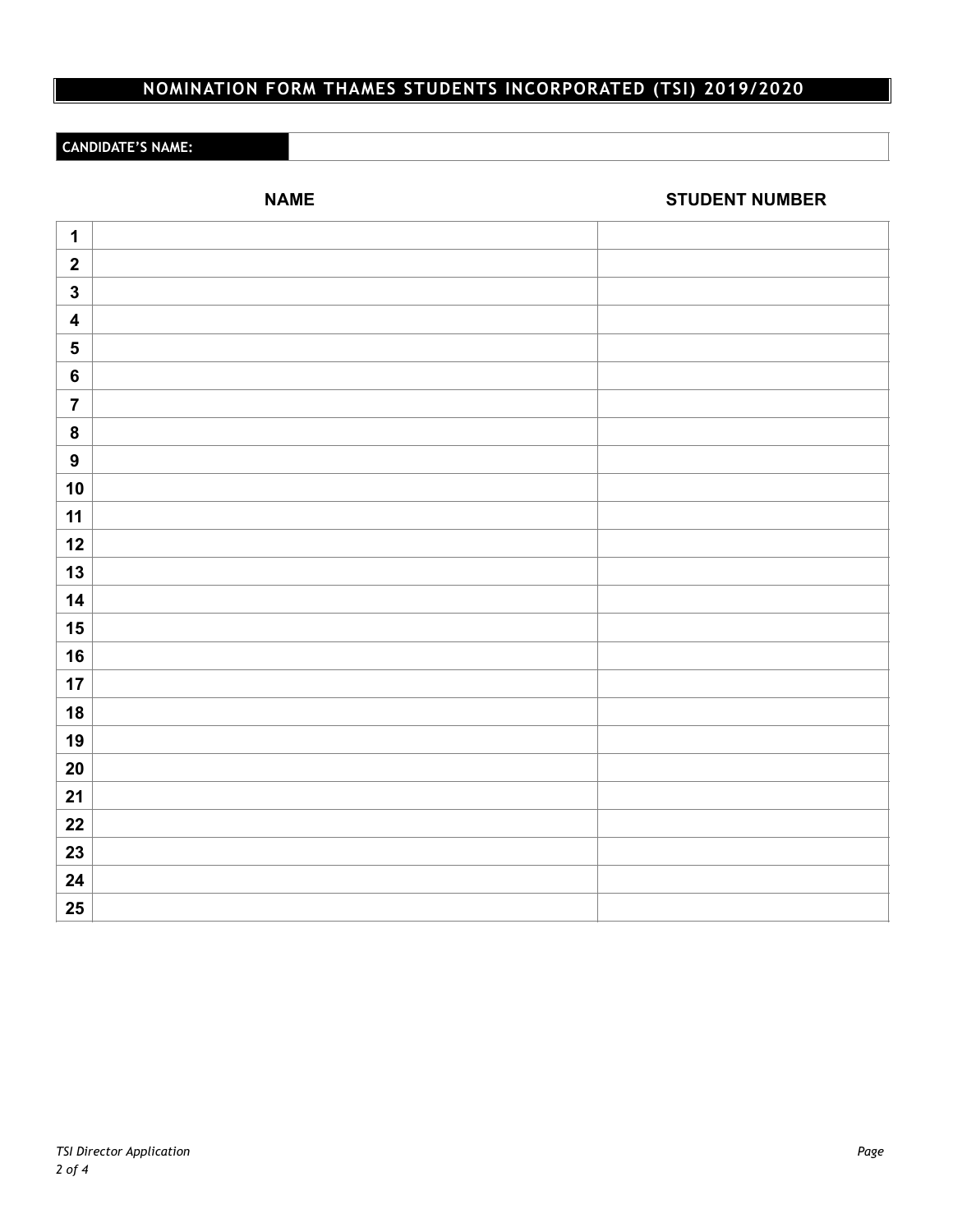#### **Who is Thames Students Incorporated (TSI)?**

The Student Government at Thames Campus is known as Thames Students Incorporated (TSI). It is a non-profit organization founded for the benefit of all Chatham Campus students. TSI was established in 1978 and its main purpose is to act as an alliance between the students at the Chatham Campus and St. Clair College. TSI handles all formal complaints and concerns submitted by students.

TSI consists of (6) Directors and the Executive Vice President, who are elected annually. TSI also has one full-time President, one full-time General Manager and one full-time Accounting Clerk.

The TSI offices are located at the far end of the Chatham Campus, just past the cafeteria. TSI is responsible for the operation of Bean & Barley, Carl's snack bar, the study lounge and the student centre spaces. The Student Centre facilities include tables, chairs and couches for lounging; a pool table; Ping-Pong tables; a washroom; and an outdoor patio with picnic tables and barbecues. All students are welcome to use the Student Centre and study space at their leisure.

TSI also offers a wide range of events and services that are available to all TSI membership feepaying Chatham Campus students:

- class representatives
- management of student centre
- volunteer opportunities
- employment opportunities
- health plan Facilitators
- distribution of student cards
- entertainment and awareness programming;
- seed-money and special event funding of campus clubs;
- social media communications;
- give-aways and promotions;
- advocacy on postsecondary issues at the provincial and federal levels;
- consultative assistance for students' disciplinary hearings, academic complaints and grade appeals;
- the operation of the campus food pantry;
- services and assistance to student-parents and their families;
- community outreach (including the support of local charities)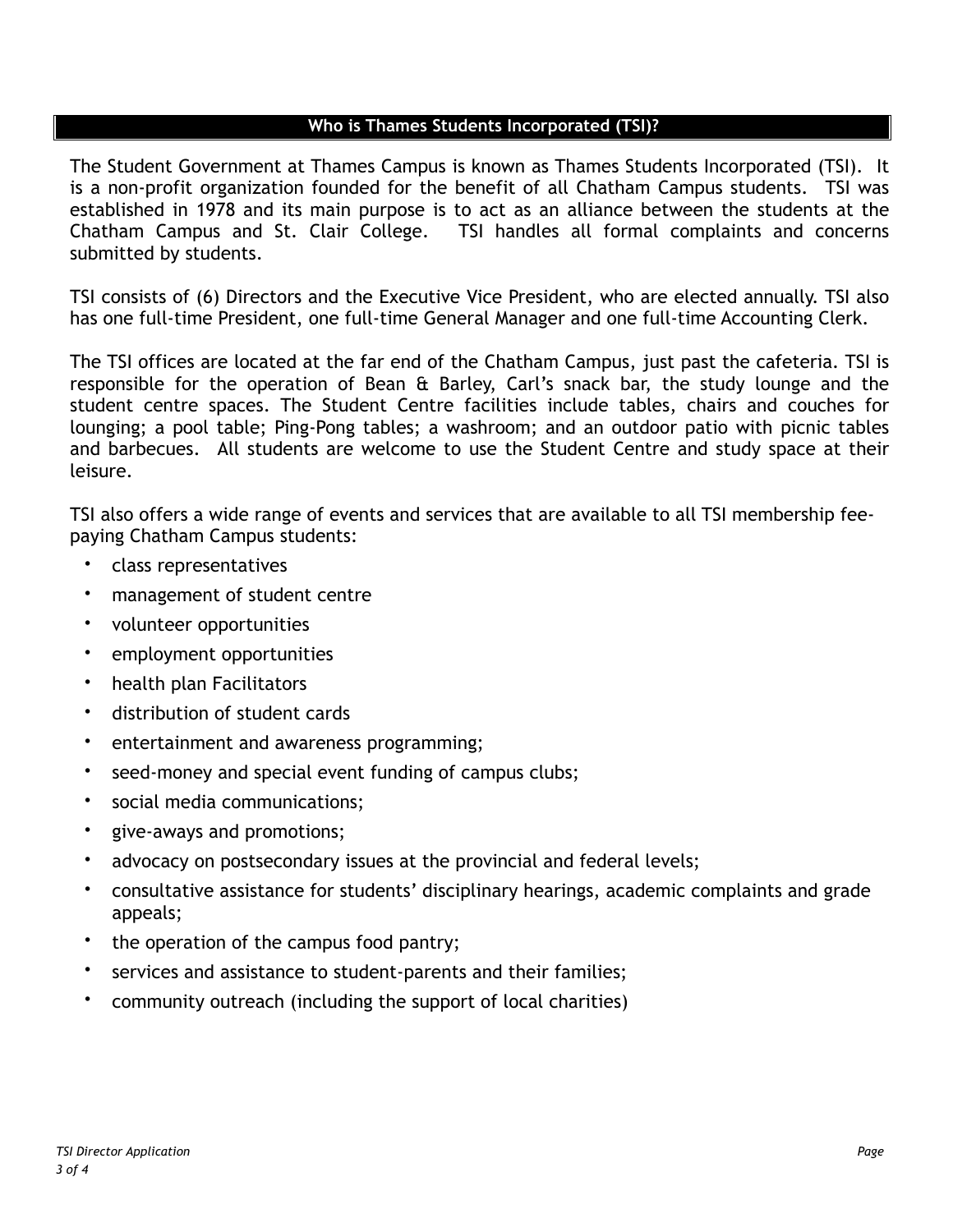TSI is working hard this year to plan and implement many new events and services that will benefit all students. Our goal is to get everyone at the Chatham Campus involved. There are calendars located in the Student Centre, academic wing, hallway of the cafeteria, and an information board located outside room 100, so please refer to these often to gather information about upcoming events. Please add yourself to our social media to stay connected. TSI members are also available on a regular basis if you have any questions. Get involved and let your voice be heard!



**Grade Release Approval Form** 

Chatham, ON • N7M 5W4

1001 Grand Avenue West •

Office of the Registrar St. Clair College, Chatham Campus

### **ATTENTION: Registrar**

I, give the Registrar's Office the right to release my Academic Standing to St. Clair Thames Students Incorporated (TSI), with the understanding that the information will be kept confidential within TSI. My Academic Standing shall be provided at the end of each semester in which I am a full-time registered student of St. Clair College, while also serving as a Director of the Board of TSI.

This authorization expires on the earliest of: (1) The date upon which I cease to be a Director of St. Clair Thames Inc., or (2) **April 30, 2020**.

The following information may be used to access my academic records:

| <b>FULL NAME</b>     |  |
|----------------------|--|
|                      |  |
| STUDENT NUMBER       |  |
|                      |  |
| <b>DATE OF BIRTH</b> |  |